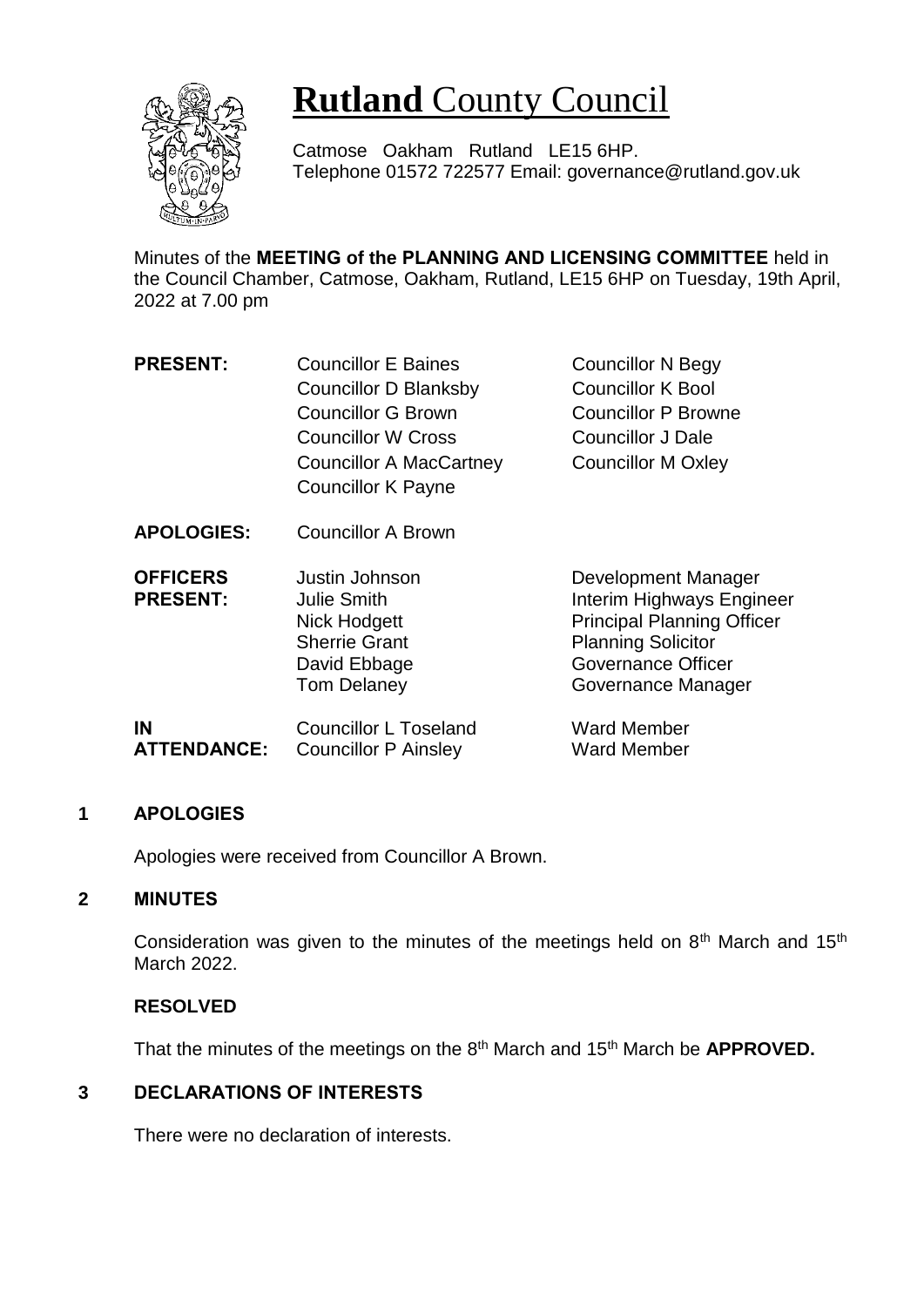## **4 PETITIONS, DEPUTATIONS AND QUESTIONS**

In accordance with the Planning and Licensing Committee Public Speaking Scheme, the following deputations were received:

In relation to Item 5 – Planning Applications, application 2021/1124/MAO, Sammy Munton would be speaking as a member of the public opposed to the recommendation, Councillor Jane Ellis would be speaking on behalf on Braunston-in-Rutland Parish Council, Councillor Leah Toseland and Councillor Paul Ainsley would be speaking as the Ward Members, and Andrew Gore and Alistair Weir would be speaking as the agent and applicant.

## **5 PLANNING APPLICATIONS**

Report No. 78/2022 was received from the Strategic Director of Places.

Item 1 – 2021/1124/MAO - Land North of Braunston Road, Oakham Outline application for the development of up to 100 no. dwellings including up to 30% affordable housing, open space, green infrastructure, children's play area and SuDS. All matters reserved except access.

(Parish: Oakham; Ward: Oakham North West)

Nick Hodgett, Principal Planning Officer, addressed the Committee and gave an executive summary of the application and additional information set out in the addendum, recommending approval subject to the conditions set out in the report and addendum.

Prior to the debate the Committee received deputations from Sammy Munton as member of the public opposed to the recommendation, Jane Ellis as a Parish Councillor of Braunston-In-Rutland, Councillor L Toseland and Councillor P Ainsley as the Ward Members and Andrew Gore and Alistair Weir as the agents. The Committee also had the opportunity to ask questions of these speakers.

In response to the questions asked by Members to the agent, the following points were made: -

- The sustainability of the proposed site was queried. The developer referred to several amenities and services that were within walking distance such as the nearest shop, bus stop which provides an hourly service throughout Oakham and made point that the site is situated on the edge of Oakham where more amenities are available.
- Flooding risks was mentioned by several Committee Members, the report indicated there was no record of flooding in the area and the site is outside of the known flooding area. It was pointed out that the flood risk test is nil detriment. A flood risk cannot be caused and then a development be accepted. The service water would drain off the site as green field run off rates, of which would improve how the water gets intercepted. The rates were referred to in the planning officers' presentation. The agent stated that no detrimental impact of flooding would take place because of the development being approved.
- Any development that gets approved, a detailed drainage assessment/strategy gets carried out. Any further work that would be required regarding increasing the capacity would need to be provided by the developer.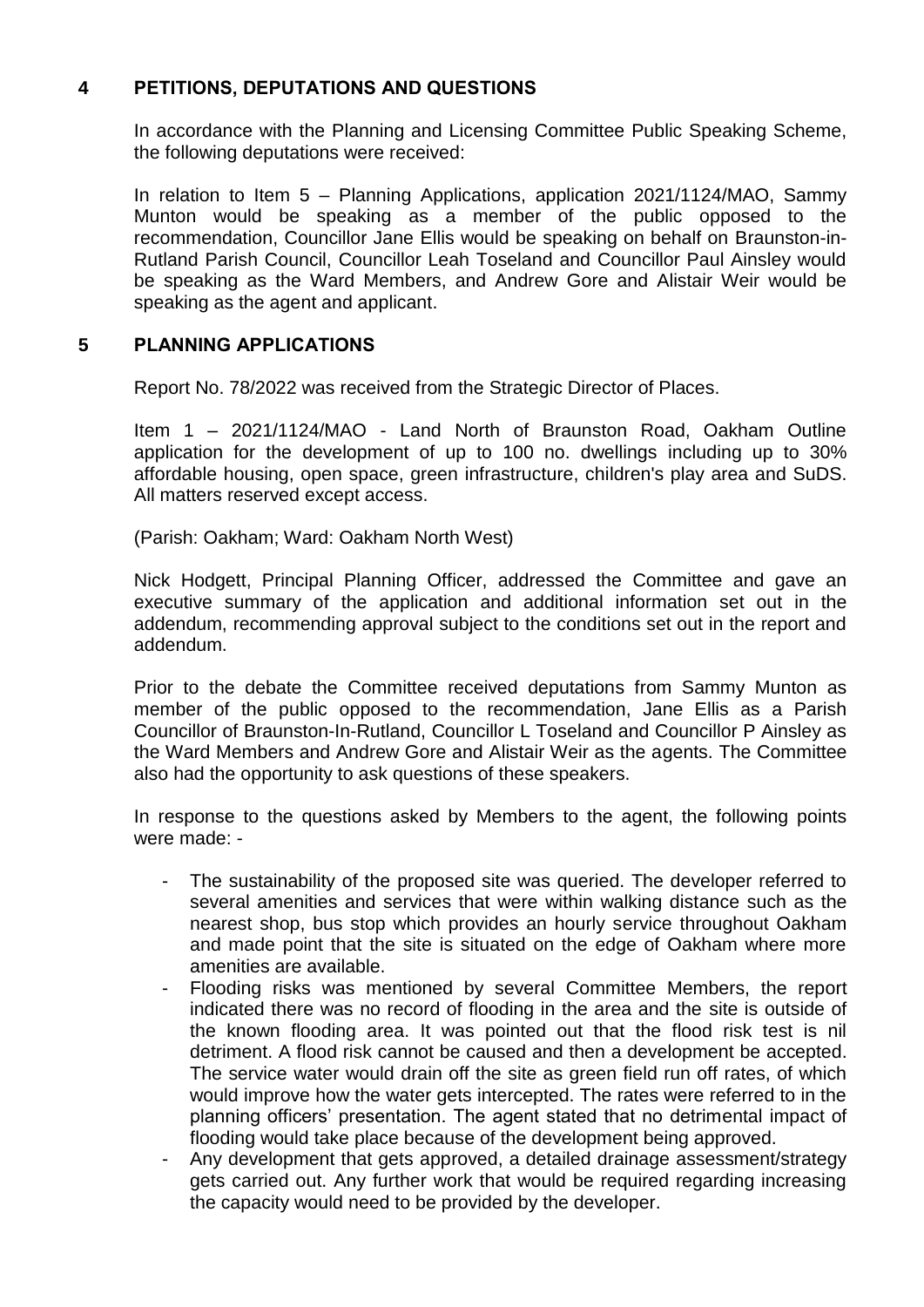- A travel plan was submitted within the application to encourage sustainable transport movements. Any new development does put pressure on the transport network, to refuse the development on highway impact must be severe to warrant a refusal.
- A response to a question around capacity of sewage works, Anglian Water had sufficient capabilities to deal with the extra pressure. The current system could meet the additional demands placed on it for this development.
- The confidence on being able to deliver affordable houses with current building materials on the increase in the current climate was raised. The new properties would be set at the market value, any additional increase to the cost of the house would reduce the residual land value, would not affect the individual house, would decrease the land value.
- The only obligation as the developer for issues around the education sector is to contribute financially to the CIL charges that go towards creating capacity within education sector.

The Chairman opened the debate up to Members where the following points were made:

Members agreed that the proposed development was outside the plans for permitted development and in open countryside.

It was also felt that the lack of infrastructure within the area would not be able to deal with the added pressures of this development being approved. The health and education sectors would not benefit from the extra volume that would be added upon them and this would also affect the local neighbourhood not being able to access these services.

Members raised concerns over the impacts to the highway's infrastructure, in particular the junction of West Road and Cold Overton Road. The highways officer explained to Members that junctions are assessed and a value is added to them. It is measured by Ratio of Flow to Capacity (RFC) to the value of 1. The junction at West Road and Cold Overton Road was measured at 0.62 out of 1, this included the development traffic added and the proposed development time of 2026. The assessment had determined that there was capacity. If a junction was at capacity, then the developer would have to put forward an improvement scheme to see how they would improve that capacity.

Several Members bought up the issue of potential flooding on the proposed development. The proposed site was a low surface flood risk area. The planning officer explained to Members that the surface water drainage system would improve matters where residents had complained previously of surface water running off the field into adjacent properties in relation to a previous planning application south of Braunston Road. With the proposed development, the water would be intercepted and then discharged at lower rate to the water cause. The surface water would discharge at greenfield rate to existing water courses 4.3l/s.

---o0o---

At 9:26pm the Chair proposed that an extension of 15 minutes be taken, and this was unanimously approved by the Committee.

---o0o---

Discussions were had around the weight that could be given to the emerging Oakham and Barleythorpe Neighbourhood Plan. The planning officer advised Members that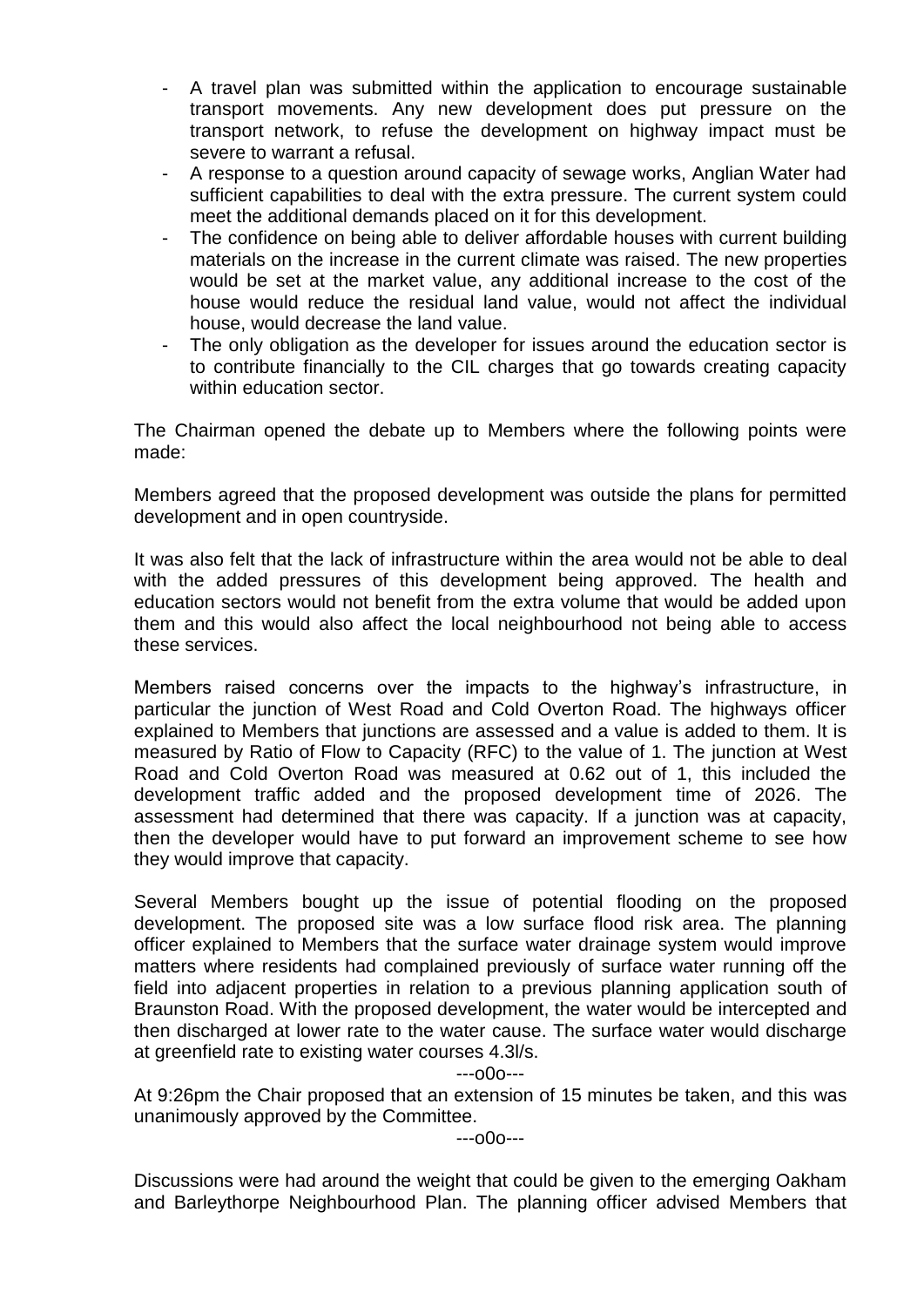Paragraph 11d of the National Planning Policy Framework would still be engaged as the Council does not have a 5-year housing supply and the Oakham and Barleythorpe Neighbourhood Plan did not allocate any land for housing within it. The weight to be given to the Oakham and Barleythorpe Neighbourhood Plan was considered low, therefore the local plan policy remains out of date which resulted in paragraph 11d still being engaged.

---o0o---

At 9:42pm the Chair proposed that an extension of 15 minutes be taken, and this was unanimously approved by the Committee.

---o0o---

It was moved by Councillor M Oxley that the application be refused on the grounds of the environmental landscape impact of the development and with it being outside of planned limits to development and in the open countryside, the impact the development would have on the general character of the neighbourhood and secondly the impact on residential wellbeing and quality of life due to the lack of infrastructure around health, leisure, and schools. This was seconded and upon being put to a vote, with 9 votes in favour and 2 against, the motion was carried.

#### **RESOLVED:**

That application 2021/1124/MAO be **REFUSED** on the following grounds:

- 1. The environmental landscape impact of the development and with it being outside of planned limits to development and in the open countryside. The impact the development would have on the general character of the neighbourhood.
- 2. The impact on residential wellbeing and quality of life due to the lack of infrastructure around health, leisure, and schools.

The full list of reasons can be found on the planning application page of the Council's website

[https://www.rutland.gov.uk/my-services/planning-and-building-control/planning/view](https://www.rutland.gov.uk/my-services/planning-and-building-control/planning/view-planningapplications-and-decisions/)[planningapplications-and-decisions/](https://www.rutland.gov.uk/my-services/planning-and-building-control/planning/view-planningapplications-and-decisions/)

As it was approaching 10:00pm, it was agreed due to a lack of time left in the meeting that the two remaining applications be deferred to a future meeting.

#### **RESOLVED**

That applications 2021/1373/FUL and 2021/1339/FUL be **DEFERRED** to a future meeting.

#### **6 APPEALS REPORT**

Due to the lack of time left in the meeting, it was agreed that the Appeals Report be deferred to a future meeting.